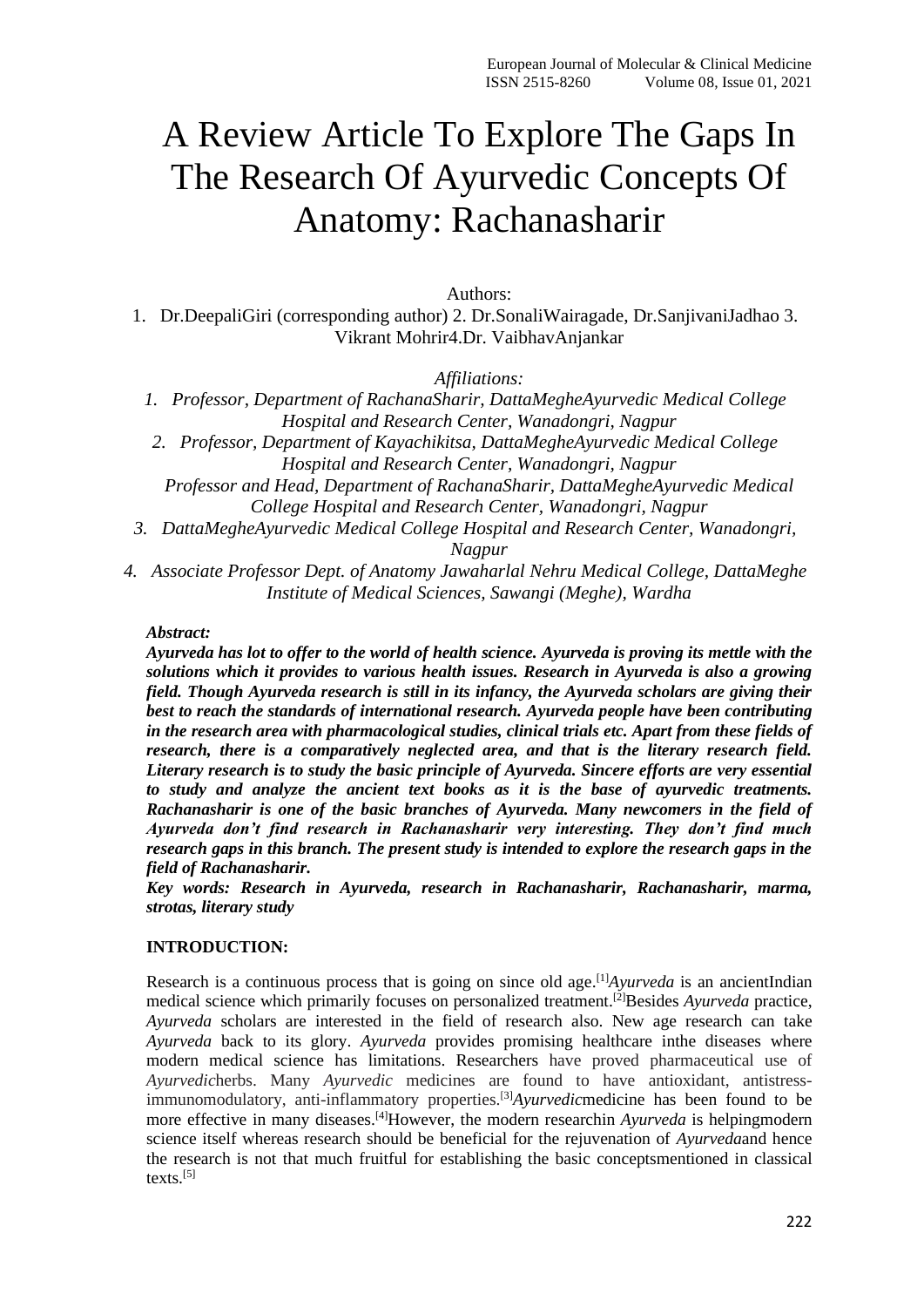Three main ancient text books (*Brihat-trayisi.e*, *CharakSamhita*, *SushrutaSamhita*and*AshtangaSangraham)*are the main classical texts and form 3 pillars of *Ayurveda*. The basic concepts mentioned in these texts are interpreted with detailed study. An effort initiated byDr. GopalBasishta(Senior Rheumatologist, USA) on rewriting *CharakSamhita*, with help of several modern technologies puts a bit closer.<sup>[6]</sup>More numbers of such initiatives towards researches need to be incorporated, else the salient features of *Ayurveda* will be engulfed by the modern herbalist research.

There is an immense scope for research in the field of *Ayurveda*. Branches like *Rasashahtra, Dravyaguna, Agadtantra,*etc are proving it. Butquality research needs to be expanded for basic subjects like *Rachana*and*KriyaSharir*. [7]The best part of literary work done by the eminent scholars of *Ayurveda* is that many ancient text books i.e. the *Samhitas* are translated into English. *Ayurveda* is available in English language for new generations.At the same time, it is available for the global researchers also.

*Ayurveda* is an evidencebased science. The ancient text guides the *Ayurvediya* physicians to examine the patient with various methods. The concepts of evidence collection are based on fourfold parameters that are called as *Pramana.* The four*Pramana* are as follows: (1) *PratyakshaPramana* is the direct observation, (2) *AnumanaPramana* is an inferential evidence, (3) *Aptopadesha* is scriptural evidence and (4) *YuktiPramana* is a planned rational experimental evidence.[8]

The *Ayurveda* scholars have significantly expanded the area of research. The research in *Ayurveda* can be divided into three basic categories. 1) Research in literature and theory 2) Experimental research and 3) Clinical research.<sup>[9]</sup>*Ayurvedic* research is more concentrated towards drug research.The basic principles are the foundation of *Ayurveda* and they seem to be ignored. *Rasashastra, Dravyaguna, Kayachikitsa* have grown well in the field of research.[10]Other branches like *Kriya Sharira*, *RachanaSharira*, *SamhitaSiddhanta* (basic principles) etc. have not set their own landmark inventions yet.

The theoretical *Ayurvediya* researches have not given any noticeable contribution during last fifty years exception being the literary researches that has made classical *Ayurvediya* text available in English for new age readers and researchers. Research in *RachanaSharir*appears to be the most confined in terms of research topics. The most attention seekingtopics are *KalaSharir, MarmaSharir, SrotasSharir, SiraDhamaniSharir,* etc*.*

*Marma* are the locations where vital energy(*Prana*) issituated.<sup>[11]</sup>Several researches are available on *MarmaSharir*(the branch which discuss about the injury to various important locations in the body along with its effects). Most of the studies are theoretical ones. [12,13] Some studies are focuse on validation of *Marma* points with the help of dissection. <sup>[14,15]</sup>Very few studies concentrate on clinical aspects<sup>[16]</sup>and case studies.<sup>[17]</sup>The clinical aspects are studied in retrospective way.Some studies focused on relation between *Marma* and acupuncture and acupressure [18] and some studies have taken into account the aspect of sports injuries also.[19]*SandhiMarma*(discussion about the joints that are more prone to injuries) are important for sportspersons particularly<sup>[20-21]</sup>.

*StrotasaSharir* is one of the most studiedtopics in *RachanaSharir*. It includes study of various types of tissues and system of metabolism in the tissues. Each *Strotasa* is a complete system. For example, *AnnavahaStrotasa* is the GIT, *PranavahaStrotasa* is respiratory system.Ongoing studies reveals the importance of *StrotasaSharir*. [22]The focus of research in *StrotasaSharir* mainly includes Anatomical co-relation of *Mulasthana*(roots) of *Strotasa,* for ex. RaktavahaStrotasa.<sup>[23]</sup>AnnavahaStrotasa,<sup>[24]</sup>etc. and pathological correlation of *Strotasa*.<sup>[25]</sup>Study of *Mulasthana* of *Strotasa*s also form major part inresearch of *RachanaSharir*. [26,27]Some of the studies show the role of various *Yogasana*positionsin the management ofthe diseases related to various*Strotasas*<sup>[28]</sup>.Some researchers studied the diseases related to various*Strotasas.*Researchers have contributed a lot in the field of *StrotasaSharir*. In spite of the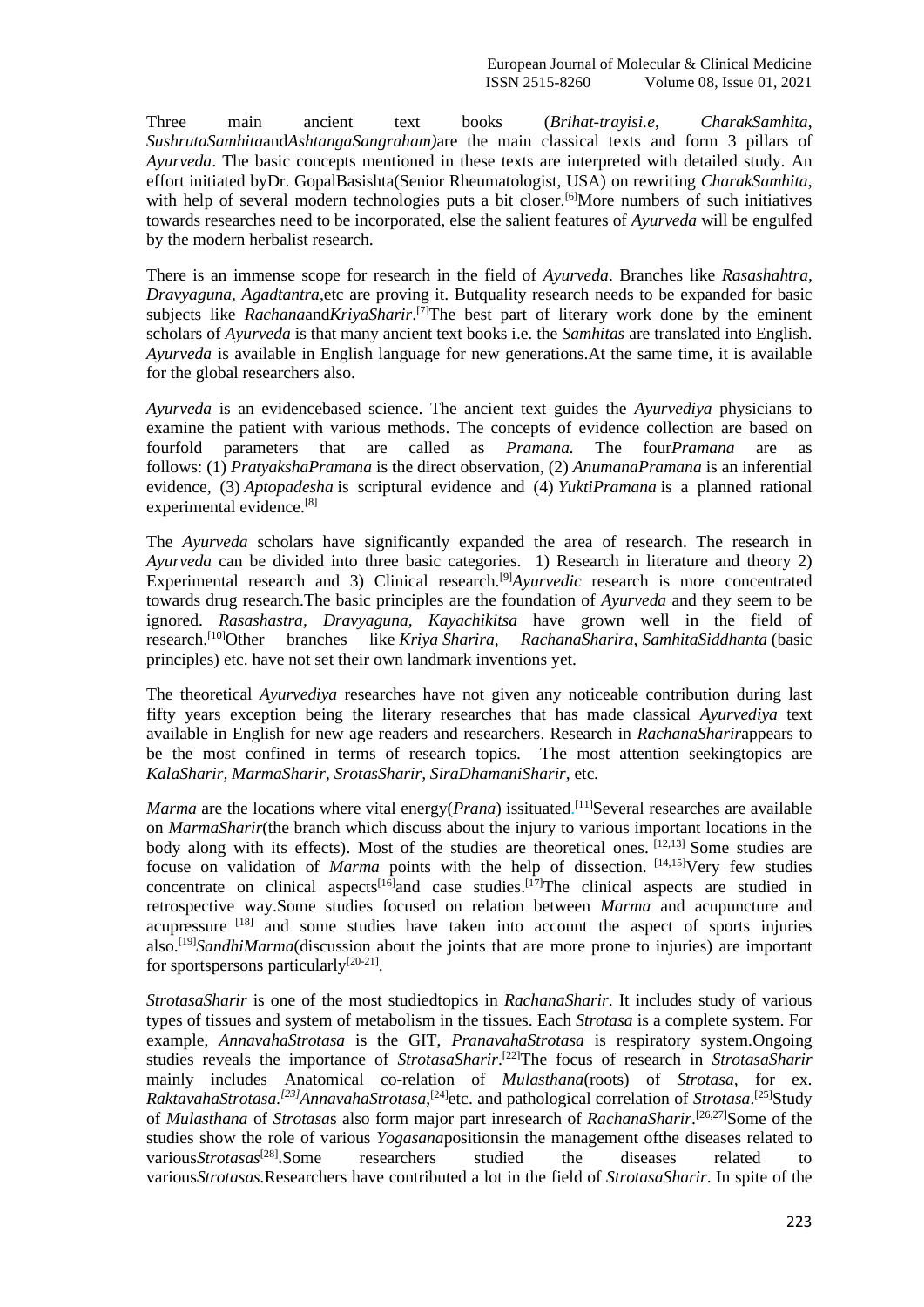good research work,there is a room for work in the areas of*MamsavahaStrotasa, UdakavahaStrotasa,ShukravahaStrotasa.*

*KalaSharir*is anotherarea of interest in *Rachana*. *Kala* are structures lying in between *Dhatus*(tissues) and Ashayas (hollow organs).Most of the studies in *KalaSharir* are based on the structural and physiological correlation of *Kala*and respective tissue.<sup>[29]</sup>Also, some studies have tried to review the modern perspective of *KalaSharir.* [30]Some researchers have studied*Kala*and the diseases related to it.<sup>[30]</sup> Researchin*KalaSharir* is limited mostly to conceptual study.<sup>[32]</sup>

There are many areas in *Samhitas* which can be searched and explored for latent content. Researchersof *RachanaSharir*should now give attention to the unexplored areas of*Samhitas*. The concepts need to be validated and established on the basis of modern parameters.

#### **Discussion:**

It is observed from the review of the literature that research in *RachanaSharir*has been confined to some typical topics. The studies are mostly based on the structures which are described in *Ayurveda* and its correlation with modern anatomicalstructures. It gives an impression of lack of research topics to the researchers of *RachanaSharir*. This is a high time when there is a need of paradigm shift in the field of research in *RachanaSharir*.

Lot of work has been done in anatomical correlation of *Marma*. The*SadyaPranaharaMarmas* which are supposed to belife-threatening, are being treated easily with the help of surgeries. On the other hand, some *Marmas* are still difficult to manage even with the new age advanced medical treatments. Injuries are the main hurdles in the careers of sportspersons. Knowledge of *Marma*could be helpful for prevention of sports injuries. Fresh list of marmas can be prepared on the basis of their manageability. *Marma* is called as *ShalyaVishayardha* (half knowledge of surgery) by *AcharyaSushruta*<sup>[33]</sup>and hence clinical and surgical approach in the research of *Marma* can validate the significance of the *Marmas.* 

*Kala*is another topic of interest for *Rachana* researchers. The*Kala* are located at various organs and tissues. For example, *Raktadhara Kala*is situated in*Yakrita* (liver), *Pleeha* (spleen) and*RaktavahiSira*(vessels carrying blood). *Raktadhara Kala*is correlated with endothelial lining of blood vessels, liver and spleen.<sup>[34]</sup> Apparently, there is no anatomical relation in these structures but they are grouped together in *Raktadhara Kala.*These organs can be affected by particular diseases where their *Kala* can be a common factor.Same approach of taking the *Kalas*into consideration for prognosis and treatment of the diseases can be followed. Drugs like *LauhaBhasma*, *TamraBhasma,Manjistha,Shatavari, Punarnava*, which are used for the diseases of*RaktaDhatu*can be beneficial for thediseases of*Yakrita, Pleeha* or *RaktavahiSiras*[35] *.*Clinical and animal studies may be employed for the studies of all the *Kalas*. Another example can be of *Mamsadhara Kala,* which holds*Sira, Snayu, DhamaniandStrotasas.* [36] Researchers correlated it with superficial fascia, deep fascia and connective tissue.<sup>[37]</sup>These studies are mostly literary studies.The research can be taken forward with clinical or animal study models. Research gaps in *Kala Sharir* can be looked for in this way.

Genetics is a branch of science that deals with the heredity and variations of inherited characters in succeeding generations. [38]*Ayurveda* has enlisted various factors which lead to congenital diseases and several studies can be found in this area.<sup>[39,40]</sup>Genetics is also an area of interest for researchers in *Ayurveda*. Concepts like *Beeja* (gametes), *Beejabhaga* (component of gametesi.e, chromosomes), *Beejbhagavayava* (further finer components of gametes i.e, genes) are mentioned in *Ayurvediya* texts. Number of studies have focused on the *Ayurveda'*s perspectiveof genetics.Infertility is one of the major health issues currently. Medical science is providing health care to the needy. Number of studies aredone on male andfemale infertility using *Ayurveda*intervention. [41-43]*AcharyaCharaka*has mentioned*GarbhakaraBhavas*(factors that influence the formation of a fetus)*. Matrija*(maternal genetic material)*, Pitrija* (paternal genetic material)*, Aatmaja*(factors that come with soul)*, Satmyaja*(factors that influence health due to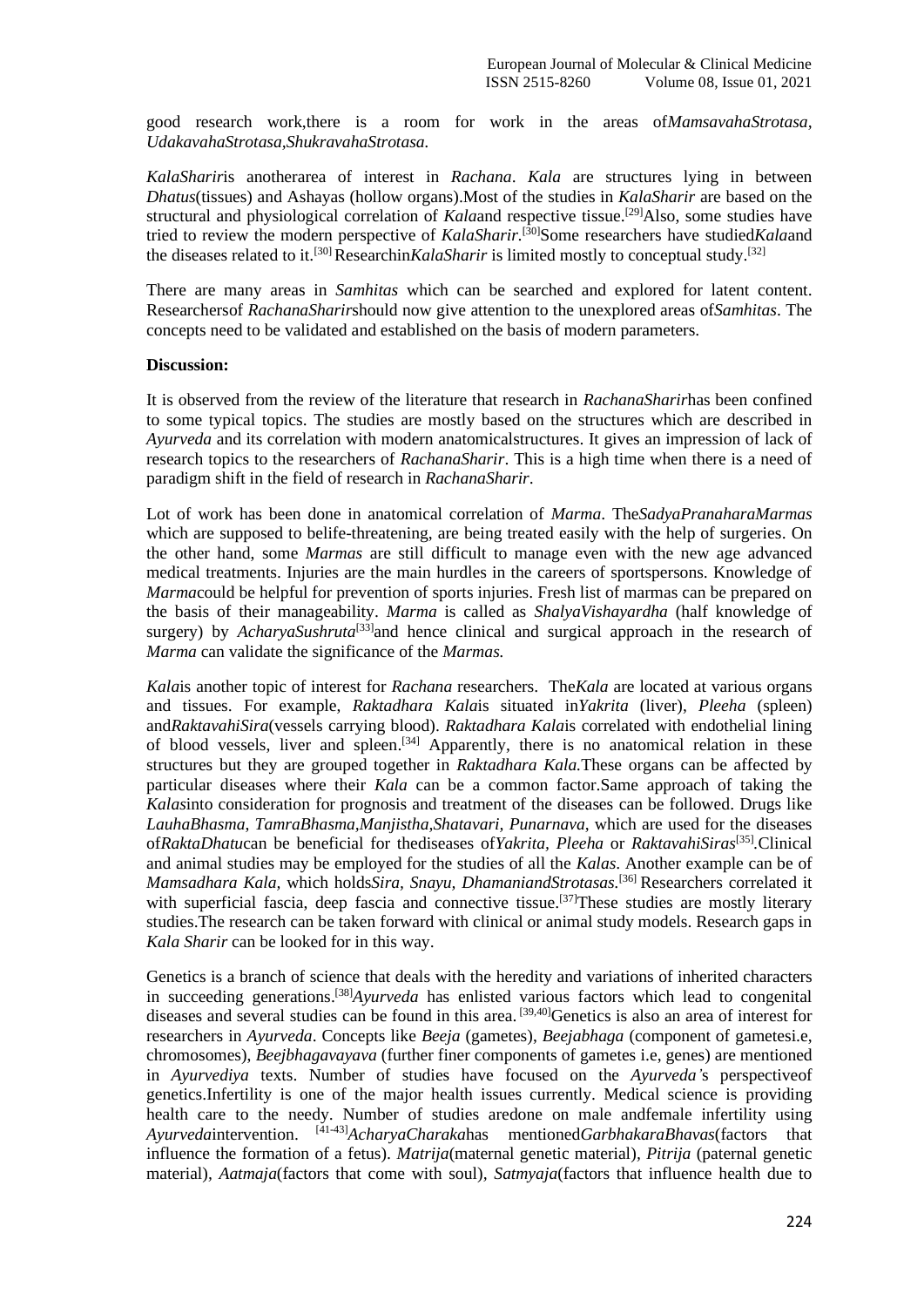good or bad habits)*, Rasaja*(nutritional factor)and*Satvaja*(psychological health), these are the six factors that influence the formation of a fetus. These are not only the factors responsible for the formation of a fetus, but also the carriers in organogenesis and other traits to the fetus. [44]Theabovesaid factors are responsible for the development of specific organs or the structures. These are the concepts *Ayurveda* embryology and it can be studied with various study designs. There is a wide research gap in this field.

Some more topics which can be studied are

- 1. Instability of pregnancy in the eighth month due to unstable  $Oja$ . <sup>[45]</sup>
- 2. *Ayurvediya* concepts of organogenesis during embryonic period.<sup>[46]</sup>
- 3. Ayurveda advocate the process of*Punsavan karma*(administration of medicine for healthy progeny) and *Garbhiniparicharya*(regimen to be followed during antenatal period to ensure better growth and development of the foetus) during pregnancy. Effect of *Punsavan karma* and *Garbhiniparicharya*on the growth and development of the foetus can be studied with prospective studies. [47]
- 4. Research area in the area of musculoskeletal system:
- i. Total number of *snayu*(ligaments)(900)<sup>[48]</sup> and types of *Snayu* (*Pratanvati*(aponeurosis), *Vrutta*(tendon)*, Pruthu*(big tendons) *and Sushira*(hollow tube of GIT) [49] mentioned by *AcharyaSushruta* and its study with respect to histology of co-related tissue.
- ii. *Jala*which literally means network <sup>[50]</sup> also mentioned in *Samhitas*is the area of research gap.

Previous and ongoing researches help to find out the gaps in the research. Few of the related studies on concepts of Ayurveda were reported<sup>[51-53]</sup>. Validation of the structures that are mentioned in Samhitas, can be the research area of priority. A perfect study design with valid objective parameters is the key for a good research<sup>[54-55]</sup>.

### **REFERENCES:**

- 1. VaibhavDadu. Research in Ayurveda: need, scope & utility. Journal of Diseases and Medicinal Plants 2017;3:6-9.
- 2. Thakar A. Ayurveda research: The present status and prospects. AYU 2018;39:1.
- 3. Sathya N. Dornala and SnehalathaSnDornala. Scope of Ayurveda in Integrative Oncology. Annals of *Ayurvedic* Medicine 2012;1:158-65.
- 4. Chauhan, Ashutosh&Semwal, Deepak & Mishra, Satyendra&Semwal, Ruchi. *Ayurvedic* research and methodology: Present status and future strategies. AYU 2015;15:364-69.
- 5. Balogun, S., Osuh, J., &Onibokun, O. Effects of Separate and Combined Chronic Ingestion of Codeine and Tramadol on Feeding Behaviour of Female Albino Rats. *Journal of Medical Research and Health Sciences*, (2020), *3*(7).<https://doi.org/10.15520/jmrhs.v6i7.220>
- 6. Singh, Ram Harsh. Exploring larger evidence-base for contemporary Ayurveda. International journal of Ayurveda research 2010;1:65-6.
- 7. Chandola, Harimohan. New challenges for Ayurveda: How it will stand?.Ayu 2012;33:165-6.
- 8. Chandola, H. M. Nourishing the tree of Ayurveda: enriched with Specialty. Ayu 2011;32:443-4. <https://doi.org/10.4103/0974-8520.96111>
- 9. Bhalerao S, Ranade A, Vaidya AD. Bloom's taxonomy reiterates Pramana. Journal of Ayurveda and integrative medicine 2017;8:56-7. [https://doi.org/10.1016/j.jaim.2017.01.002.](https://doi.org/10.1016/j.jaim.2017.01.002)
- 10. Mohammed, ebtehag. " Explanatory Factor analysis to determining the risk factors of cardiovascular disease. *Journal of Medical Research and Health Sciences*, (2020), *3*(8). <https://doi.org/10.15520/jmrhs.v3i8.228>
- 11. Vaidya, Ashok D. B. An advocacy for vaidya-scientists in *Ayurvedic* research. Journal of Ayurveda and Integrative Medicine 2010;1:6-8. [https://doi.org/10.4103/0975-9476.59818.](https://doi.org/10.4103/0975-9476.59818)
- 12. Thakar, Anup. Ayurveda research: the present Status and prospects. Ayu 2018;39:1. [https://doi.org/10.4103/ayu.AYU\\_269\\_18.](https://doi.org/10.4103/ayu.AYU_269_18)
- 13. Achary YT, editor. Nibandhasangraha commentary. 1st ed. Varanasi, Uttar Pradesh, India: ChaukhambhaSurabharati Publication; 1994. Sushruta, SushrutaSamhita, with Dalhan; p. 288.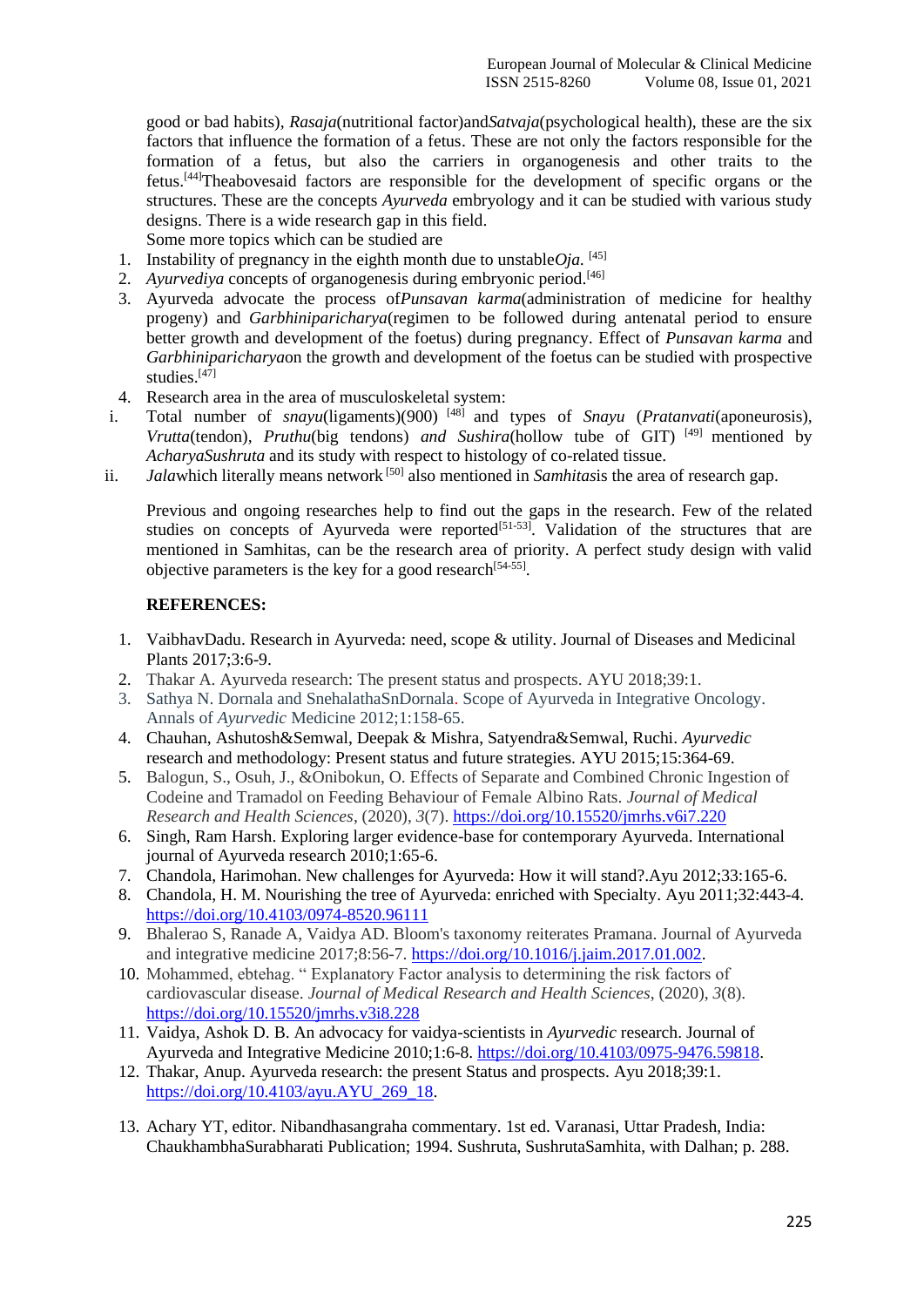- 14. Sawarkar, Gaurav. Conceptual study of gudamarma with special reference to RachanaSharir. Ayueveda And All 2013;0:20-22.
- 15. Rani, Sona, Sunil Kumar Yadav, Nishi Jain. Anatomical interpretation of UrdhvaShakhagataSnayuMarma and its clinical importance. World Journal Of Pharmaceutical Research 2017;6:386-97.
- 16. Sawarkar GR, Desai P, Chouragade B, Sawarkar P. Anatomical study of SandhiMarma with special reference to KurparSandhi .Joinsysmed 2017;5:66-70.
- 17. Thakur Sudarshan K.,TakAnjna, Bajaj Nisha (2018) NavayasLauh; Justification to use as Primary medicine for treating Anaemia; Under "Anaemia control Programme through Ayurveda" International Journal Of Scientific Research And Education.06,02 (Feb-18) 7858-69
- 18. Sonune, AmitMuktaji, Geetanjali S. Karle, B. C. Vikhe, P. P. Pande. Observational study of ManibandhaMarma and its location with special reference to wrist pain. . World Journal Of Pharmaceutical Research 2016;6:694-706.
- 19. Muley, S and Ingale, N and Bhingare, S. Study of VaikalyakaraMarma with special reference to KurparaMarma. AYU 2011;32:472-7.
- 20. Madavi, Nitin& Desai, Priti&Iratwar, Sandeep. Validation of Traumatic Effect on VidhurMarma through Modern Parameters-A Case Study. International Journal of Medical Science and Innovative Research 2017;2:158-63.
- 21. Rathod DG, Vaikos CD, Deshpande PR. Comparative study pf clinical significance of Marma (vital points in Ayurveda) in hands, acupuncture and acupressure- a review. Indian Journal Of Pharmaceutical Sciences 2016;3:18-22.
- 22. Giri, Deepali M., Mitali R. Dabhade. A review article on ManibandhaMarma with reference to basic anatomy and biomechanics of the wrist. Journal of Indian System of Medicine 2020;12:103-9.
- 23. Susmita S, Shilpi G, Kirandeep K, PrachiSaffar A. Anatomy of ofSuprascapular Notch among North Indian Dry Scapulae: A Morphological Evaluation. Int J Cur Res Rev. Vol 12 Issue 22, November, 2020, 132-138.
- 24. Prathap Kumar J., Arun Kumar M., VenkateshD.. Healthy Gait: Review of Anatomy and Physiology of Knee Joint International Journal of Current Research and Review. Vol 12 Issue 06, March, 01-08
- 25. Rani, Dr. Sona et al. Comprehensive review of srotas in Ayurveda and its importance in Sharir.World Journal Of Pharmaceutical Research 2018;7:626-35.
- 26. Moujkar RD, Patil SC, Jagtap AD. Anatomical concept of RaktavahaSrotasMoolasthana. International Journal of Research in Indian Medicine 2019;3. http://www.ayurline.in/index.php/ayurline/article/view/260
- 27. Saini, Dr. Physio-anatomical exploration of AnnavahaSrotusw.s.r. to Mulasthana. World Journal of Pharmacy and Pharmaceutical Sciences 2017;427-33.
- 28. Shrinidhi Kumar Acharya: Pathological understanding of PranavahaSrotas. ayurpub 2016;1:185- 91.
- 29. Sawarkar, Gaurav. Critical appraisal of Srotosa with special reference to its Moolsthana. Research Journal of Holistic Health Management 2016;08:121-26.
- 30. SubodhVerma et al: A conceptual study of Srotas and their Moolasthāna. International *Ayurvedic* Medical Journal 2019;7:59-64. [http://www.iamj.in/posts/images/upload/59\\_64.pdf](http://www.iamj.in/posts/images/upload/59_64.pdf)
- 31. Dr. Rajni K. Gurmule, Dr. Priti Desai, Dr. PremkumarBadwaik. Study of effect of SiddhasanadiAsanas on range of motion of hip joint on healthy volunteers.Journal of Critical Reviews 2020;6:842-46.
- 32. Dr. RadhaAndhare. Conceptual study of Pittadhara Kala in correlation with cell membrane. International Journal of Science and Research 2019;8:670-72. [https://www.ijsr.net/search\\_index\\_results\\_paperid.php?id=ART2020128](https://www.ijsr.net/search_index_results_paperid.php?id=ART2020128)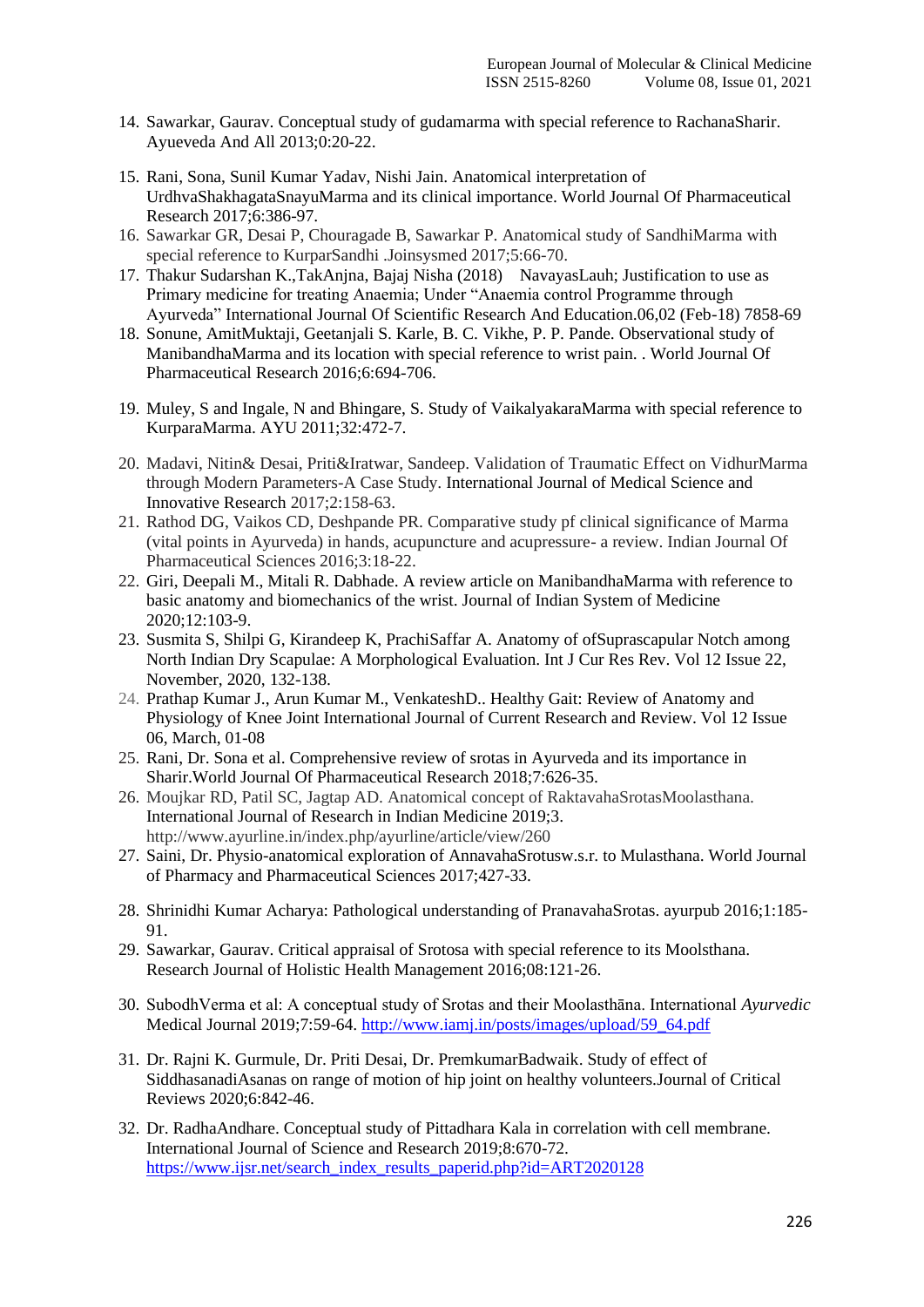- 33. Desai, Priti.'A modern perspective towards interpretation of "pittadharasaevamajjadharaiti", 43– 50, 2019.
- 34. Khedikar, Sachin. Study of Raktadhara Kala with special reference to atheroscelrosis. Research Journal of Holistic Health Management 2017;8:287-90.
- 35. JadhaoSanjivani. Conceptual Study of Kala Shareerw.s.r. to Shukradhara Kala A Sarvashareervyapee. International *Ayurvedic* Medical Journal 2018;3:1458- 61[.http://www.iamj.in/posts/images/upload/1458\\_1461.pdf](http://www.iamj.in/posts/images/upload/1458_1461.pdf)
- 36. Mishra A, Shrivastava V. Exploring the science of marma-an ancient healing technique-part 2: definition and properties of marma.2020.
- 37. Giri, Deepali M and Chouragade, Namrata B. A critical analysis of Raktadhara Kala in perspective of AcharyaSushrut. Journal of Indian System of Medicine 2019;7:28.
- 38. S.Madhulika Et Al. Dravyas acting on Rakta- A review. International *Ayurvedic* Medical Journal 2017;5:1217-23. [http://www.iamj.in/posts/images/upload/1217\\_1223.pdf](http://www.iamj.in/posts/images/upload/1217_1223.pdf)
- 39. Sawarkar, Gaurav, and PunamSawarkar. 'Critical appraisal of mamsadharakala', 1–12, 2019.
- 40. WaghmareAshwinikumar, BhosgikarAnup, NiyazahmedKanavi. Critical study of Mamsadhara Kala. Journal of Ayurveda and Integrated Medical Sciences 2017;6:107-09. <http://dx.doi.org/10.21760/jaims.v2i06.10932>
- 41. HarkiranNehra. Ayurveda, genetics and genomics: An integrative approach to traditional and basic sciences. International *Ayurvedic* Medical Journal 2017;1:95-9. [http://www.iamj.in/posts/images/upload/295\\_299.pdf](http://www.iamj.in/posts/images/upload/295_299.pdf)
- 42. Dhiman, Kamini and Kumar, Abhimanayu and Dhiman, Kartar. Shad GarbhakaraBhavasvis-avis congenital and genetic disorders. AYU 2010;31:175-84.
- 43. Dr. SwapnilS.Patil, Dr. R. B. Patil, Dr. Smita V. Lokhande. Genetic disorders a bird view. International Journal of Innovative Research in Medical Science 2017;2:1130-2. <http://ijirms.in/index.php>
- 44. Gaurav Gaur et al. Female infertility: An overview. International *Ayurvedic* Medical Journal 2018;6:897-902. [http://www.iamj.in/posts/images/upload/897\\_902.pdf](http://www.iamj.in/posts/images/upload/897_902.pdf)
- 45. Oberoi, Avneet and Pr, Lal and Rishi, Priti. *Ayurvedic* concepts of female fertility-A review. International Journal of *Ayurvedic* and Herbal Medicine 2016;6:2313-20.
- 46. ParvatiBiradar, MahantagoudaBiradar, M. Srinivasulu. Genetics of Ayurveda in infertility. Journal of Ayurveda and Integrated Medical Sciences 2017;2:181-5. <http://dx.doi.org/10.21760/jaims.v2i4.9349>
- 47. Fulzele VC, Golghate RK, Nagdeve PA. Conceptual study on the congenital and genetic anomalies w.s.r. to Shad GarbhakaraBhavas. Ayurlog: National Journal of Research in Ayurved Science 2017;5:1-10.<https://www.ayurlog.com/index.php/ayurlog/article/view/8>
- 48. Sushruta, SushrutSamhita part II, Sharirsthan, GarbhavakrantiShariram, 3/30 1st edi, Dr. KevalkrishnaThakaral, translator. ChaukhambaOrientalia, Varanasi. Reprint 2017;47.
- 49. Sushruta, SushrutSamhita part II, Sharirsthan, GarbhavakrantiShariram, 4/25 1st edi, Dr. KevalkrishnaThakaral, translator. ChaukhambaOrientalia, Varanasi. Reprint 2017;57.
- 50. Agrawal, T., & Gupta, P. K. Garbhasanskar–A boon to get supraja. The Pharma Innovation Journal 2018;7:454-6.